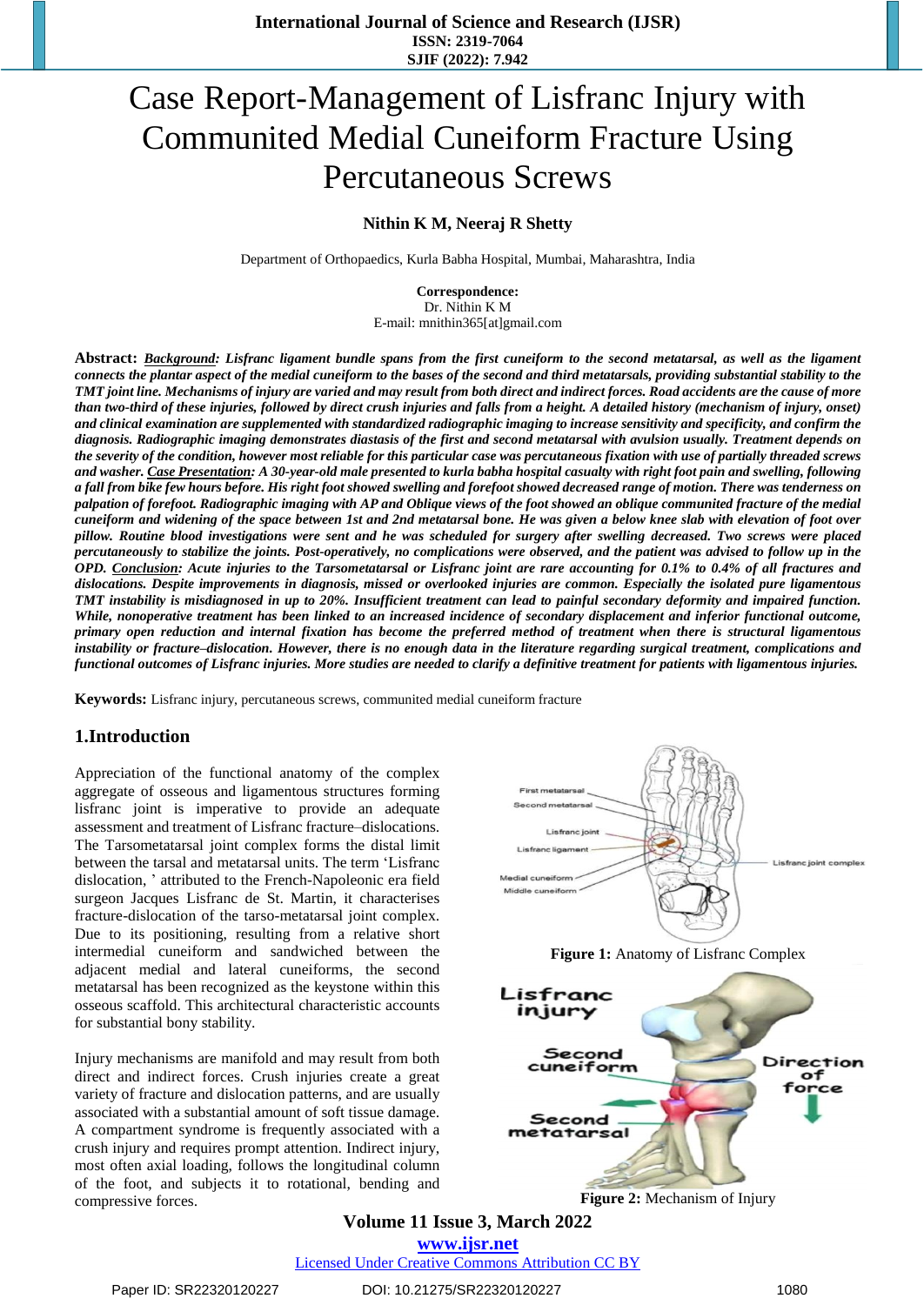#### **International Journal of Science and Research (IJSR) ISSN: 2319-7064 SJIF (2022): 7.942**

The most commonly used classification system of Lisfranc fracture - dislocations was introduced into the literature in 1909 by Quénu and Küss. It describes three types of injury pattern: Homolateral, isolated, and divergent. Hardcastle et al. provided a classification system, a modification of the pathologic-anatomical Quénu-Küss classification, which was based on radiographic morphology. Within it, three main groups were distinguished including complete, partial, and divergent dislocation patterns. **Type A (***complete*) fracture–dislocations are characterized by involvement of all parts of the Lisfranc joint complex with dislocation within one plane (sagittal, frontal, combined). In contrast, **Type B (***partial*) fracture–dislocations are identified by partial incongruity of the joint complex. Similarly, the involved joint complex shows dislocation in the sagittal, frontal, or combined plane. A medial dislocation pattern is distinguished from a lateral pattern. In medial dislocation the first metatarsal or a variable number of metatarsals excluding the fifth will be involved. In a lateral dislocation pattern, one or more of the lateral metatarsals are dislocated, while the first ray remains stable and intact. Finally, in **Type C (***divergent*) fracture–

dislocations, complete and partial injury patterns can be seen. In the AP projection, medialization of the first metatarsal in conjunction with lateral translation of a variable number of the lateral four metatarsal bones can be found.

In 1986, Myerson introduced a classification, which inthe broadest sense can be considered a modification of the aforementioned systems. However, the Myerson classification incorporates osseous injuries of the medial column of the foot and also differentiates three types of injury pattern. **Type A** injuries include *complete incongruity* of the TMT joint line in any plane or direction. A **Type B1** injury is determined by partial incongruity involving the first ray (*partial–medial incongruity*). Dislocation of one or more of the lateral four metatarsal bones characterizes a **Type B2** injury pattern, also termed partial-lateral incongruity. A **Type C1 (***divergent*) injury has a diverging injury pattern comprised of medialization of the first ray associated with dislocation and partial incongruity of thenlateral metatarsals. A **Type C2** injury has a diverging injury pattern with complete incongruity.



**Figure 3:** Classification of Lisfranc Injury

#### **Volume 11 Issue 3, March 2022 www.ijsr.net** Licensed Under Creative Commons Attribution CC BY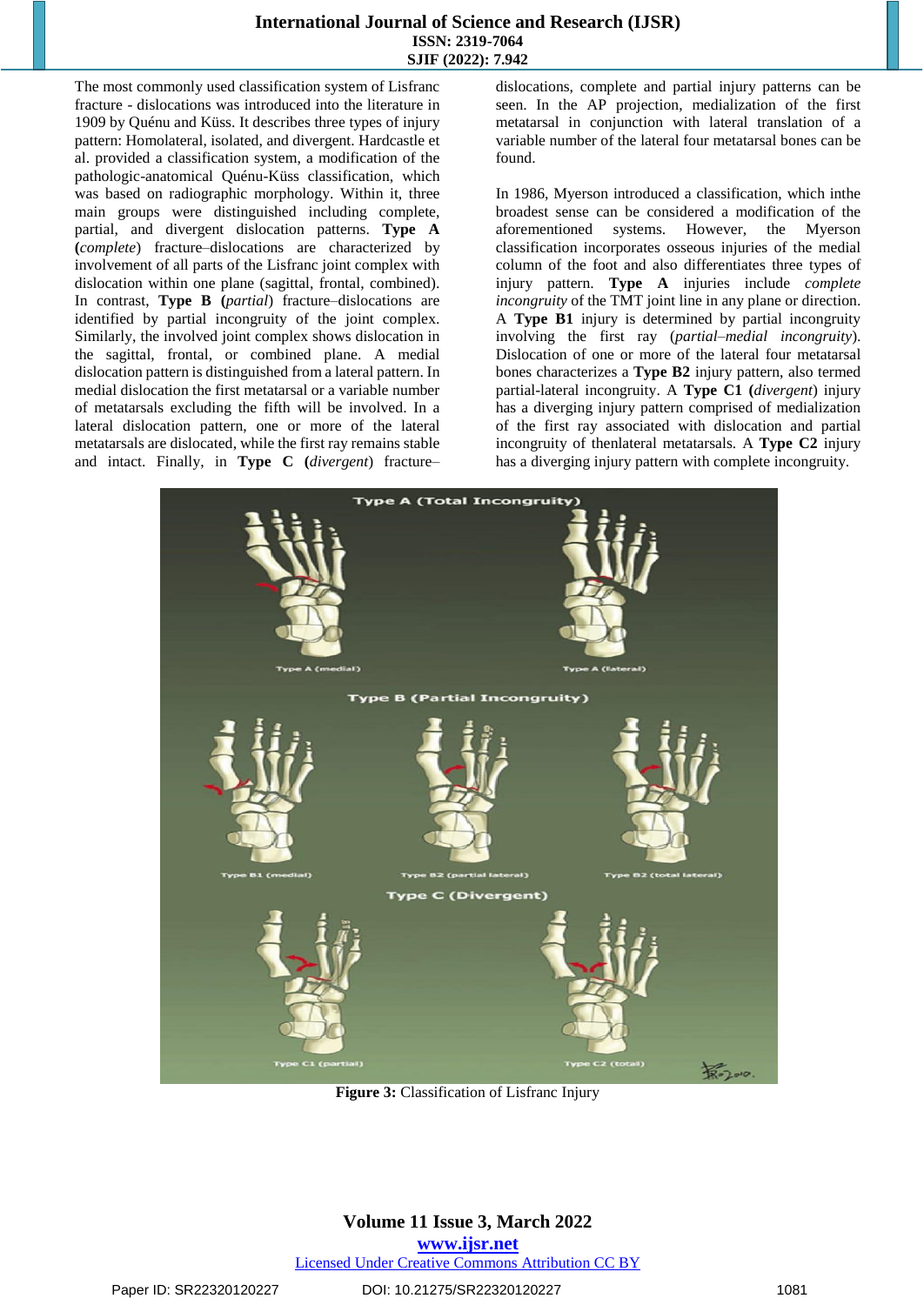#### **International Journal of Science and Research (IJSR) ISSN: 2319-7064 SJIF (2022): 7.942**



**Figure 4:** Stages of Injury

These injuries commonly affect males during the third decade of life, because of a fall from a height or a motor vehicle accident. Painful swelling and functional disability (e. g., inability to perform pain free weight bearing or the inability to stand on tip-toe) are common clinical findings. Also, often plantar ecchymosis is present, and this finding should raise suspicion of a TMT injury. Typically, the TMT transition zone will be widened in comparison to the opposite foot. Imaging with radiographs demonstrates diastasis of the base of the first and second metatarsal and a "fleck" sign that represents an avulsion off the base of the Lisfranc ligament.



**Figure 5:** Clinical Picture and X Ray Finding

CT or MRI reveals occult fractures, dislocations and extent

of soft tissue injury. Treatment depends on the severity and cause of the injury. It varies from conservative immobilization, open reduction and internal fixation with K-wires, screws or plate.

#### **2.Case Presentation**

A 30-year-old male, labourer by occupation, non smoker with no comorbidities presented to the emergency department with right foot pain after sustaining a fall from bike. During the fall pts foot was caught and pulled in the opposite direction. Pain was very severe, accompanied by swelling few hours later. His pain increased when the right foot was everted. Swelling was noted at the first metatarsal, with tenderness to palpation of the entire foot. There was no sign of infection or inflammation.

AP and oblique radiographs of the right foot were performed (Figure 1). Findings were suggestive of an oblique communited fracture of the medial cuneiform with intraarticular extension. Mild spatial widening was significant between the first and second metatarsal bone, which was suspected as a Lisfranc Injury. Lastly, moderate generalized soft tissue swelling was also observed. A posterior splint was applied to stabilize the joint and prevent further exacerbation. Surgical intervention was scheduled eight days later after the swelling decreased.

## **Volume 11 Issue 3, March 2022 www.ijsr.net** Licensed Under Creative Commons Attribution CC BY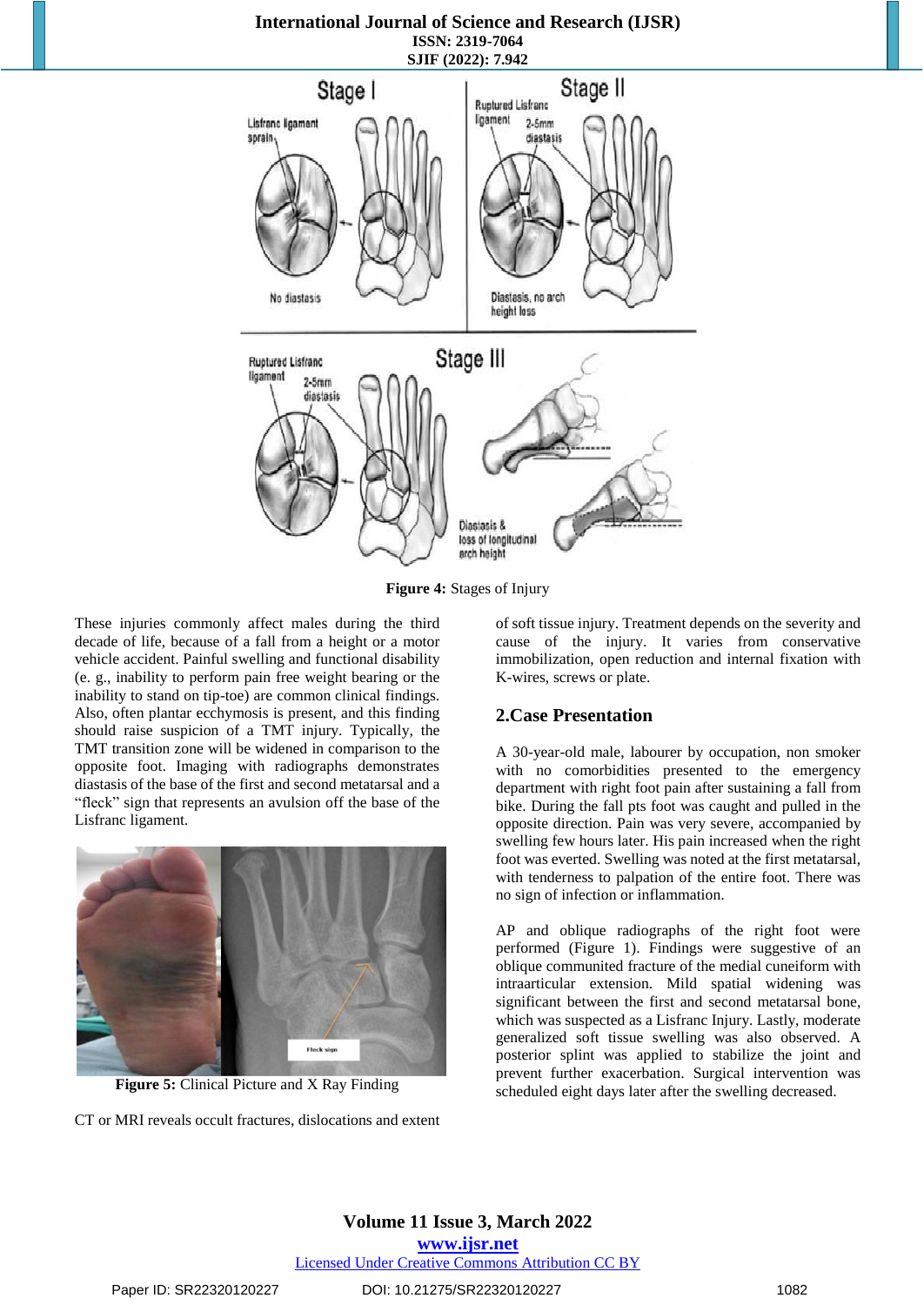### **International Journal of Science and Research (IJSR) ISSN: 2319-7064 SJIF (2022): 7.942**



**Figure 6:** PREOP X Ray

Eight days after admission, he was posted for closed reduction and percutaneous cc screw fixation to surgically repair the Lisfranc complex. The patient was given spinal anaesthesia.2 stab incisions were taken. Two partially threaded screws, which measured 4 mm x 30 mm and 4 mm x 40 mm, with washer were utilized percutaneously as the medial cuneiform was communited (Figures 2 and 3). To avoid wound complication and to promote fracture healing no attempt was done to open the fracture site. Stab incisions were closed with ethilon. Sterile dressing was done and splint was reapplied.





**Figure 7:** Post OP AP View and Oblique View

Post-operatively, the patient was shifted to ward and remained stable without complications. Upon discharge from the surgical ward on 5th post op day, he was advised to keep his limb elevated over pillow. The patient was informed to contact the casualty if complications arose after discharge from the hospital.

Post-operative day 9, the patient was re-evaluated in the outpatient clinic. He had no symptoms of fever, pus discharge or dyspnea. His pain had also decreased. He

## **Volume 11 Issue 3, March 2022 www.ijsr.net**

Licensed Under Creative Commons Attribution CC BY